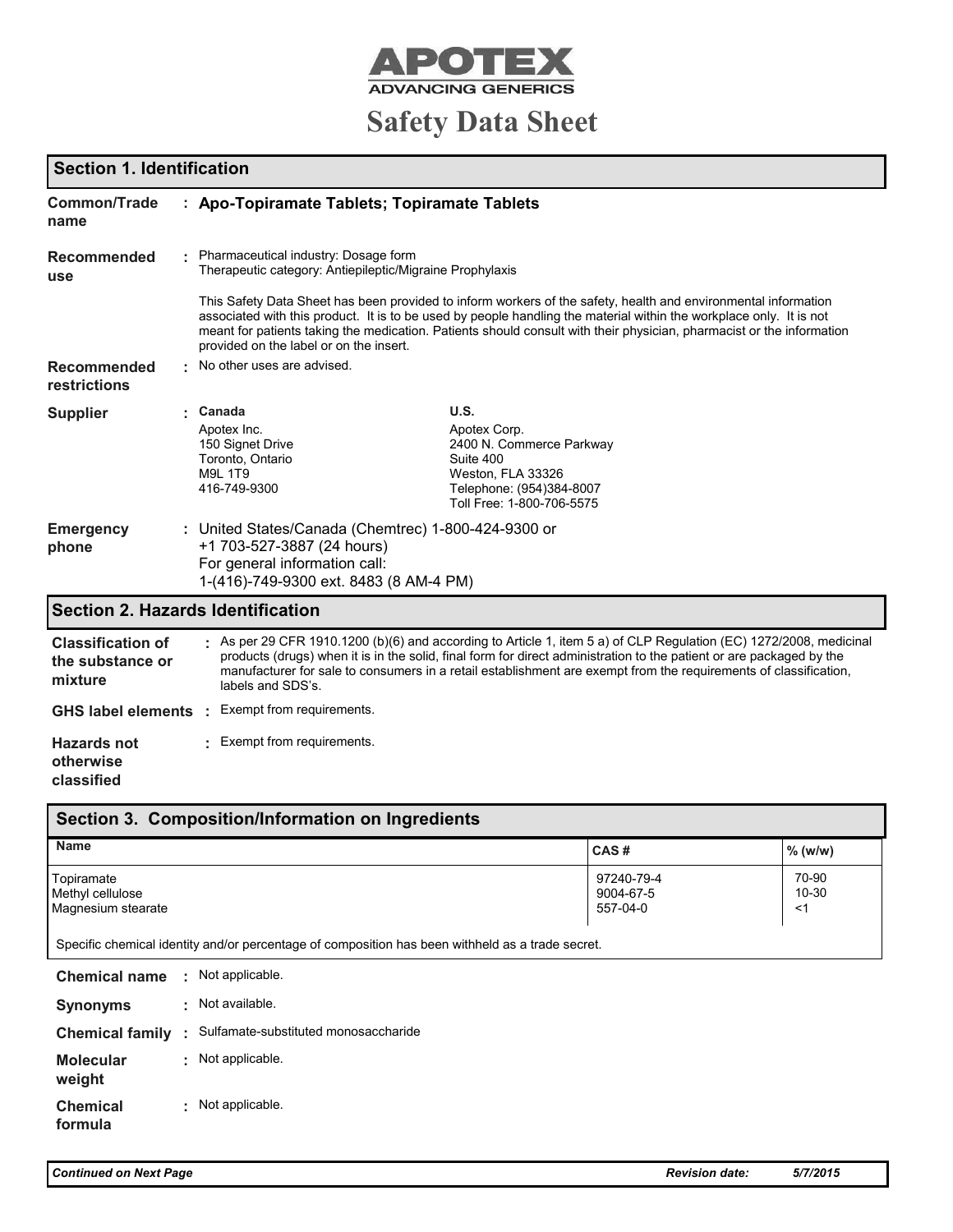|                                                         | <b>Section 4. First Aid Measures</b> |                                                                                                                                                                                                                                                                                                                                                                             |  |  |  |
|---------------------------------------------------------|--------------------------------------|-----------------------------------------------------------------------------------------------------------------------------------------------------------------------------------------------------------------------------------------------------------------------------------------------------------------------------------------------------------------------------|--|--|--|
| Eye contact                                             |                                      | . Flush with copious quantities of water. If irritation persists, obtain medical advice.                                                                                                                                                                                                                                                                                    |  |  |  |
| <b>Skin contact</b>                                     |                                      | . Flush with copious amounts of water. Seek medical attention if irritation persist.                                                                                                                                                                                                                                                                                        |  |  |  |
| <b>Inhalation</b>                                       |                                      | Remove from exposure. Persons developing serious hypersensitivity reactions must receive immediate medical<br>attention. If not breathing give artificial respiration. If breathing is difficult give oxygen.                                                                                                                                                               |  |  |  |
| Ingestion                                               |                                      | Never give anything by mouth if victim is losing consciousness, or is unconscious or convulsing. Rinse mouth<br>thoroughly with water. If breathing is difficult, give oxygen. If breathing has stopped, trained personnel should begin<br>artificial respiration, or if the heart has stopped, cardiopulmonary resuscitation (CPR) immediately. Seek medical<br>attention. |  |  |  |
| <b>Potential acute</b><br>and delayed<br>health effects | ٠.                                   | Refer to Sec. 11                                                                                                                                                                                                                                                                                                                                                            |  |  |  |

### **Section 5. Fire Fighting Measures**

| Specific hazard<br>arising from<br>the chemical                                                         | During fire, gases hazardous to health may be formed.                                                                                                                                                                                                                                                     |
|---------------------------------------------------------------------------------------------------------|-----------------------------------------------------------------------------------------------------------------------------------------------------------------------------------------------------------------------------------------------------------------------------------------------------------|
| <b>Suitable</b><br>extinguishing<br>media and<br>special<br>protective<br>equipment for<br>firefighters | Extinguisher media: water spray, dry chemical, carbon dioxide or foam as appropriate for surrounding fire and materials.<br>Special fire fighting procedures: As with all fires, evacuate personnel to safe area. Firefighters should use self-<br>contained breathing equipment and protective clothing. |

#### **Section 6. Accidental Release Measures**

| Methods and<br>materials for<br>containment and<br>cleaning up | Contain and clean up spillage and place into an appropriate labeled waste disposal container. Avoid generating dust<br>or aerosols. Wash spill surface using appropriate cleaning solutions. Should clothing be contaminated, wash before<br>reuse.                             |
|----------------------------------------------------------------|---------------------------------------------------------------------------------------------------------------------------------------------------------------------------------------------------------------------------------------------------------------------------------|
| <b>Protective</b><br>equipment and<br>personal<br>precautions  | Keep unnecessary personnel away. Wear appropriate personal protective equipment. Do not touch damaged<br>containers or spilled material unless wearing appropriate protective clothing. Ensure adequate ventilation. For<br>personal protection, refer to section 8 of the SDS. |

### **Section 7. Handling and Storage**

| <b>Precautions for</b><br>safe handling | Avoid breathing dust.                                                                                                  |
|-----------------------------------------|------------------------------------------------------------------------------------------------------------------------|
| <b>Conditions for</b><br>safe storage   | Store in tightly closed containers at controlled room temperature at 20° to 25°C (68° to 77°F). Protect from moisture. |

### **Section 8. Exposure Controls/Personal Protection**

**Engineering Controls** The engineering control measures appropriate for a particular worksite depend on how this material is handled and on the extent of exposure. Ensure that control measures are designed to comply with occupational, environmental, fire and other applicable regulations. Control measures can include mechanical ventilation (local or general) and process enclosure. Administrative controls and personal protective equipment may also be required. **:**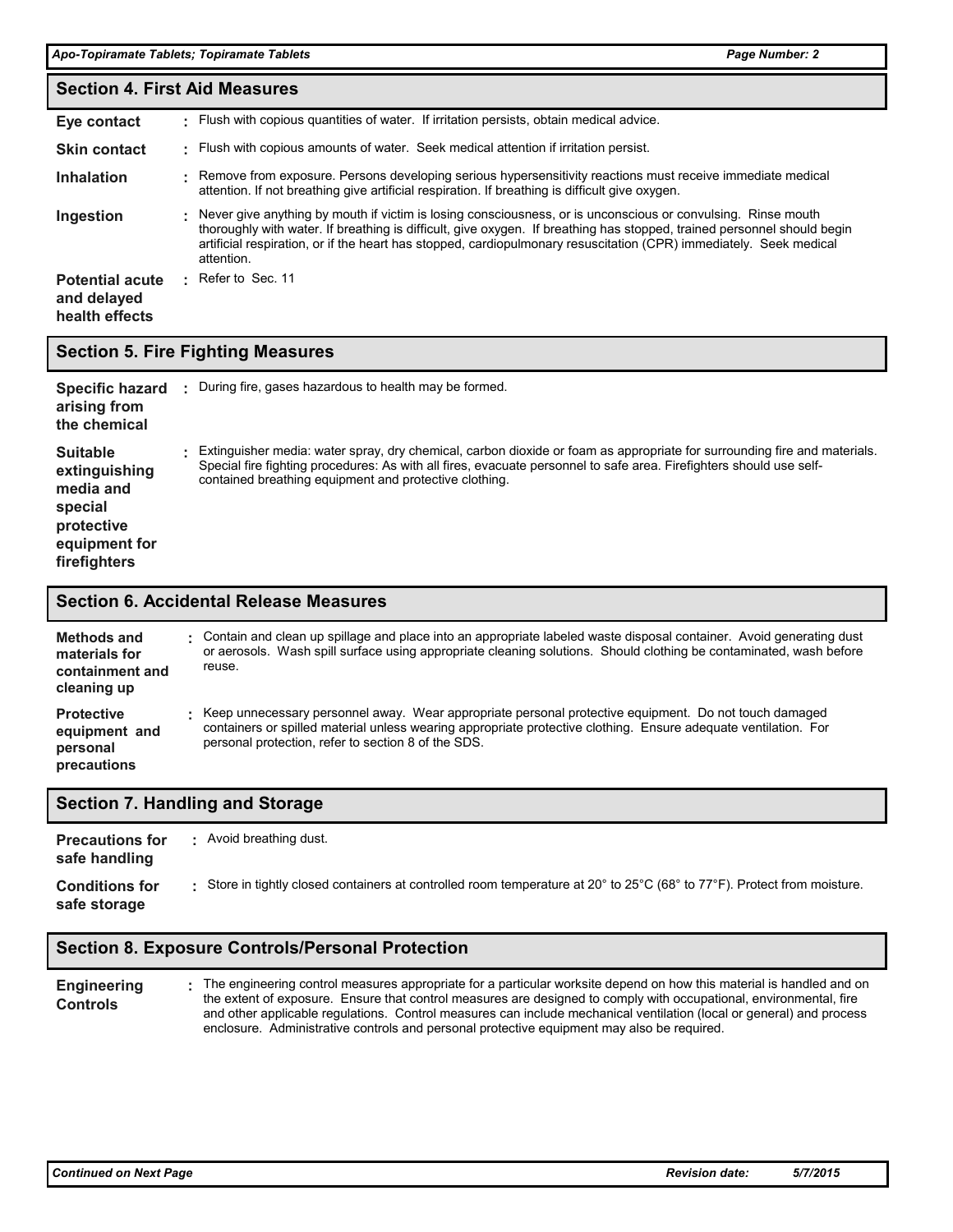| Apo-Topiramate Tablets; Topiramate Tablets |   |                                                                                                                                                                                                                                                                                                                                                                                 | Page Number: 3 |
|--------------------------------------------|---|---------------------------------------------------------------------------------------------------------------------------------------------------------------------------------------------------------------------------------------------------------------------------------------------------------------------------------------------------------------------------------|----------------|
| <b>Personal</b><br><b>Protection</b>       | ٠ | Follow all appropriate safe work procedures and local regulations for disposal. Use only licensed disposal and waste<br>hauling companies.                                                                                                                                                                                                                                      |                |
|                                            |   | PERSONAL PROTECTIVE EQUIPMENT/RESPIRATORY PROTECTION GUIDELINES: Under normal work<br>conditions, the use of respiratory protective equipment is not expected to be required. If the physical state of the<br>finished product is altered by crushing, grinding or breakage or for spill cleaning, appropriate PPE may be required<br>that includes NIOSH approved respirators. |                |
|                                            |   | EYE/FACE PROTECTION: Wear approved safety eyewear if eye contact is possible.                                                                                                                                                                                                                                                                                                   |                |
|                                            |   | SKIN PROTECTION: Where there is a risk of contact when handling, wear suitable skin protection (e.g., gloves, lab<br>coat/uniform) having resistance to the product.                                                                                                                                                                                                            |                |
|                                            |   | HYGIENE MEASURES: In the event clothing becomes contaminated, remove promptly. Launder before use. When<br>handlings, do not eat, drink or smoke. Wash hands thoroughly after handling this material. Maintain good<br>housekeeping.                                                                                                                                            |                |
| Occupational<br>exposure limits            | ÷ | Not established.                                                                                                                                                                                                                                                                                                                                                                |                |

| <b>Section 9. Physical and Chemical Properties</b> |   |                                          |                                     |   |                       |
|----------------------------------------------------|---|------------------------------------------|-------------------------------------|---|-----------------------|
| <b>Physical state</b><br>and appearance            |   | Tablets.                                 |                                     |   |                       |
| рH                                                 |   | Not available.                           | Odor                                | ٠ | Not available.        |
| <b>Melting point/</b><br><b>Freezing point</b>     |   | Not available.                           | <b>Odor threshold</b>               | ٠ | Not available.        |
| <b>Boiling point</b>                               |   | Not available.                           | <b>Conditions of</b><br>instability |   | No additional remark. |
| <b>Volatility</b>                                  |   | Not available.                           | <b>Decompositon</b><br>temperature  | ٠ | Not available.        |
| <b>Specific gravity</b>                            |   | Not available.                           | <b>Partition</b><br>Coefficient:    | ٠ | Not available.        |
| <b>Evaporation rate</b>                            |   | Not available.                           | <b>Viscosity</b>                    | ٠ | Not available.        |
| Vapor density                                      |   | Not available.                           | <b>Flash points</b>                 | ٠ | Not available.        |
| <b>Relative density</b>                            | ÷ | Not available.                           | <b>Flammable limits</b>             | ٠ | Not available.        |
| Vapor pressure                                     |   | Not available.                           | <b>Autoignition</b><br>temperature  | ٠ | Not available.        |
| <b>Flammability</b>                                |   | Emits toxic fumes under fire conditions. |                                     |   |                       |

**Solubility** Not available. **:**

# **Section 10. Stability and Reactivity**

| <b>Reactivity</b>                               | ٠ | Not available.                                           |
|-------------------------------------------------|---|----------------------------------------------------------|
| Chemical<br><b>Stability</b>                    | ٠ | The product is stable.                                   |
| <b>Possibility of</b><br>hazardous<br>reactions | ٠ | Not available.                                           |
| <b>Hazardous</b><br>decomp.<br>products         | ÷ | When heated to decomposition material emits toxic fumes. |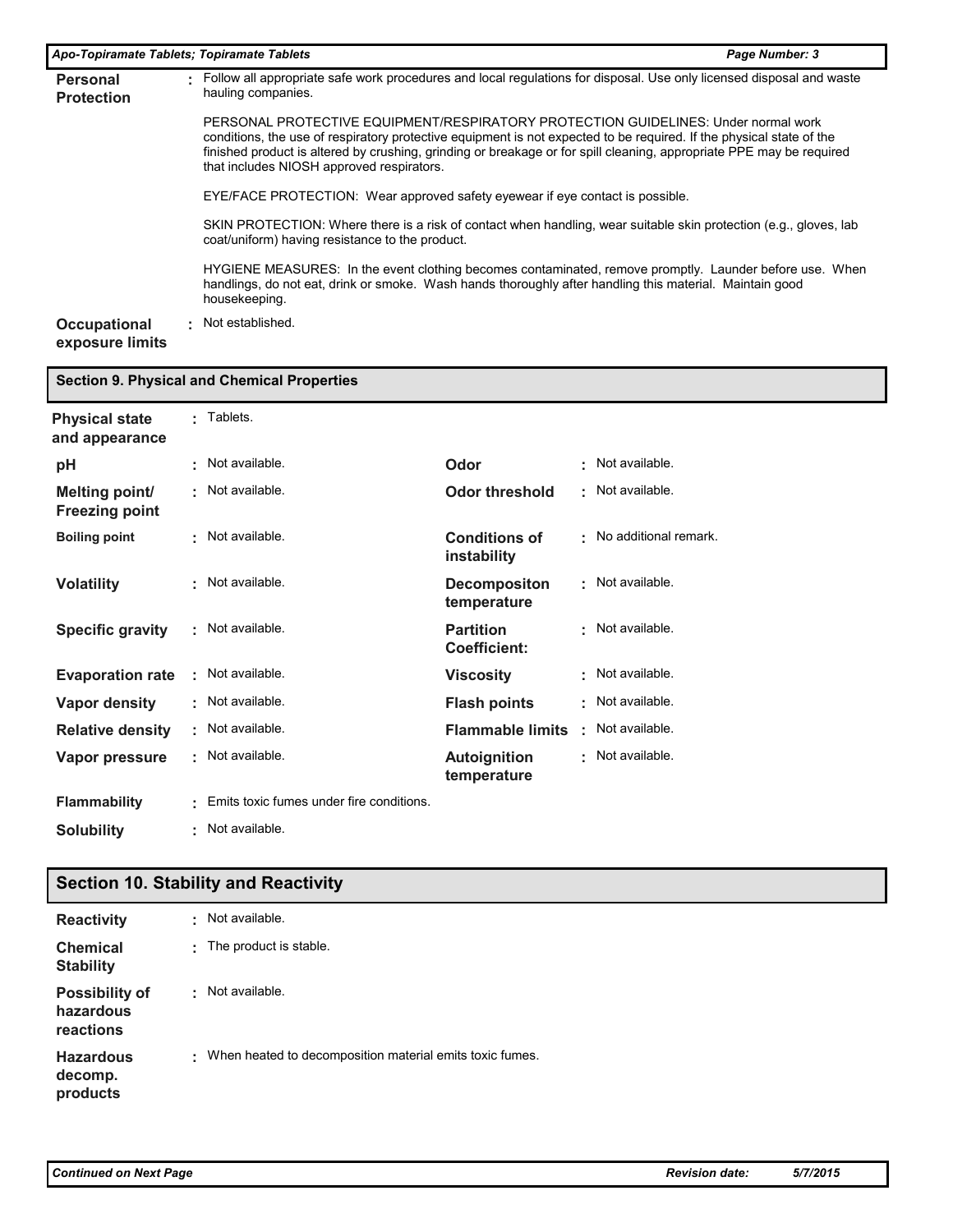| Incompatible         | Protect from moisture. |
|----------------------|------------------------|
| materials/           |                        |
| <b>Conditions to</b> |                        |
| avoid                |                        |

### **Section 11. Toxicological Information**

| Information on the<br>likely routes of<br>exposure                                                             | As the product is a solid dosage form, the major route of entry is ingestion. Other routes of entry, including<br>inhalation, skin and eye contact may occur only under certain circumstances.                                                                                                                                                                                                                                                                                                                                                                                                                                                                                                                                                                                                                                                                                                                                                                                                                                                                                |
|----------------------------------------------------------------------------------------------------------------|-------------------------------------------------------------------------------------------------------------------------------------------------------------------------------------------------------------------------------------------------------------------------------------------------------------------------------------------------------------------------------------------------------------------------------------------------------------------------------------------------------------------------------------------------------------------------------------------------------------------------------------------------------------------------------------------------------------------------------------------------------------------------------------------------------------------------------------------------------------------------------------------------------------------------------------------------------------------------------------------------------------------------------------------------------------------------------|
| <b>Toxicity data</b>                                                                                           | Topiramate:<br>TDLo: 16 mg/kg (oral-woman)<br>LD50: 3745 mg/kg (oral-rat-male); 2436 mg/kg (oral-rat-female)<br>LD50: 2338 mg/kg (oral-mouse-male); 2915 (oral-mouse-female)<br>Methyl cellulose:<br>LD50: Not available.<br>Magnesium stearate:<br>LD50 (oral-rat): Greater than 10 g/kg body weight (25% magnesium stearate suspended in corn oil)                                                                                                                                                                                                                                                                                                                                                                                                                                                                                                                                                                                                                                                                                                                          |
| <b>Delayed and</b><br>immediate effects<br>and also chronic<br>effects from short<br>and long term<br>exposure | Possible hypersensitization.<br>Carcinogenicity: Not listed as carcinogen by IARC, NTP, ACGIH, or OSHA. Long term studies in humans have not<br>been done. Mice have developed bladder tumors at topiramate doses of 300 mg/kg for 21 months.<br>Reproductive Toxicity/Teratogenicity: Pregnancy Category D. Topiramate can cause fetal harm when administered<br>to a pregnant woman. Data from pregnancy registries indicate that infants exposed to topiramate in utero have an<br>increased risk for cleft lip and/or cleft palate (oral clefts). When multiple species of pregnant animals received<br>topiramate at clinically relevant doses, structural malformations, including craniofacial defects, and reduced fetal<br>weights occurred in offspring. No effects on fertility were seen in rats dosed up to 100 mg/kg/day.<br>Mutagenicity: Topiramate did not demonstrate genotoxic potential following a series of in vitro or in vivo assays,<br>which included the Ames test, in vitro mouse lymphoma, unscheduled DNA synthesis in rat hepatocytes or cause |
|                                                                                                                | chromosomal aberrations in human lymphocytes in vitro or rat bone marrow in vivo.<br><b>Remark</b><br>Medical conditions aggravated by exposure: impaired kidney or liver function, and predisposition to kidney stones,<br>glaucoma, respiratory disorders, osteoporosis, mental depression, metabolic acidosis.                                                                                                                                                                                                                                                                                                                                                                                                                                                                                                                                                                                                                                                                                                                                                             |
| <b>Symptoms related</b><br>to the physical,<br>chemical and<br>toxicological<br>characteristics                | . The most common dose-dependent events associated with topiramate therapy include: paresthesia, fatigue,<br>nausea, anorexia, dizziness, weight decrease, diarrhea, difficulty with memory and concentration, and somnolence,<br>Other events that occur less frequently but are likely dose-dependent include: anxiety, depression, hypoaesthesia,<br>mood problems, dry mouth, confusion, involuntary muscle contractions, abnormal vision, renal calculus and<br>hyperchloremic metabolic acidosis.                                                                                                                                                                                                                                                                                                                                                                                                                                                                                                                                                                       |

## **Section 12. Ecological Information**

| <b>Ecotoxicity</b>                  |   | Not available. |
|-------------------------------------|---|----------------|
| Persistence and<br>degradability    | ٠ | Not available. |
| <b>Bioaccumulative</b><br>potential |   | Not available. |
| <b>Mobility in soil</b>             |   | Not available. |
| Other adverse<br>effects            |   | Not available. |